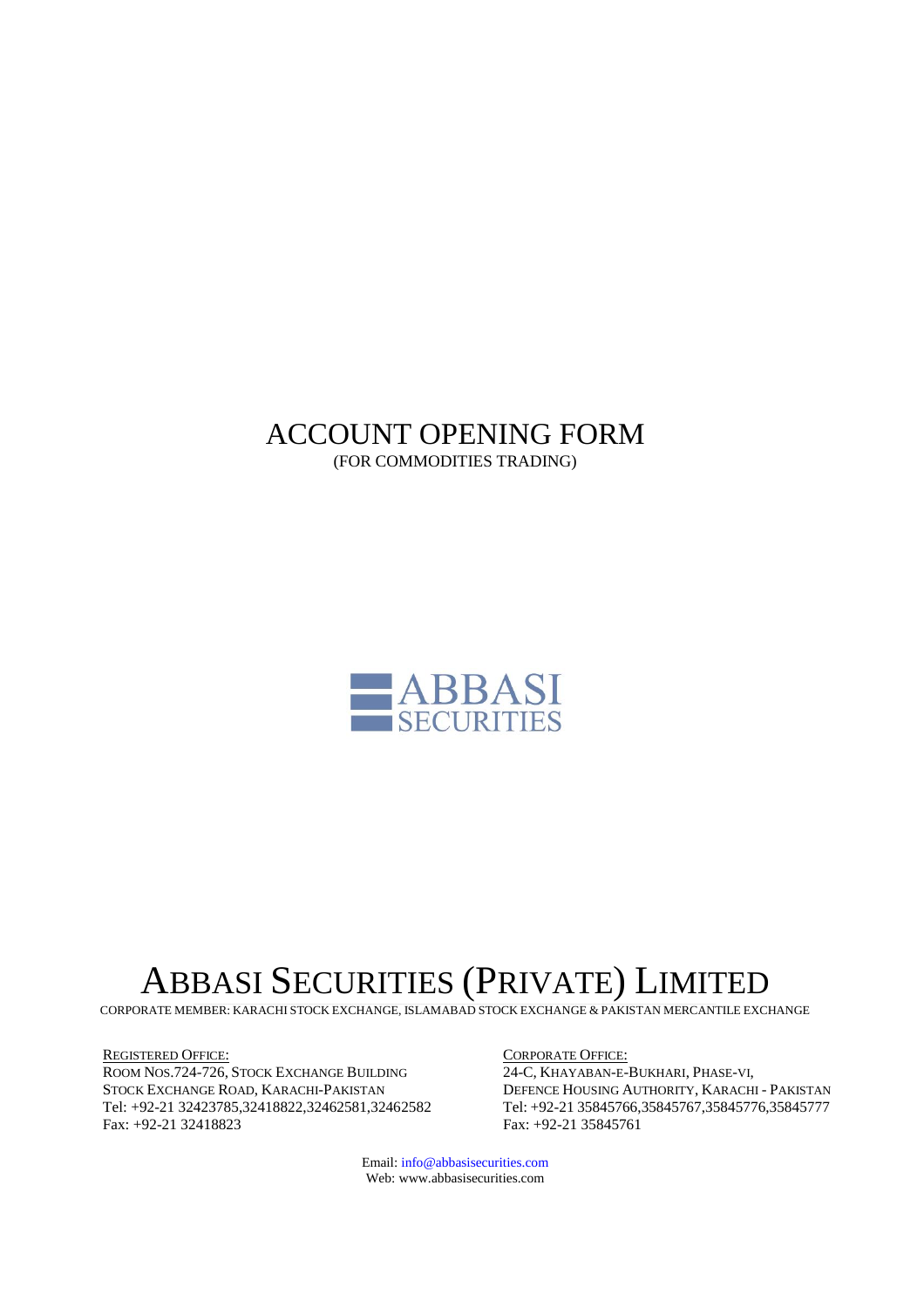# **Commodity Futures Trading Account Opening Form**

| Note 1: Every column must be filled in | Note 2: Columns which are not applicable should be marked "NA" and also initialed.<br>Note 3: Each page of this form must be duly signed by the Account Holder (s) and the Broker. |  |
|----------------------------------------|------------------------------------------------------------------------------------------------------------------------------------------------------------------------------------|--|
|                                        |                                                                                                                                                                                    |  |
| Dear Sirs,                             |                                                                                                                                                                                    |  |
|                                        | I/We, Marian Marian Marian Marian Marian Marian Marian Marian Marian Marian Marian Marian Marian Marian Marian M                                                                   |  |
|                                        |                                                                                                                                                                                    |  |
|                                        | sale of futures contracts, in accordance with the Terms and Conditions attached herewith. My/our account details                                                                   |  |
| are as under:                          |                                                                                                                                                                                    |  |
| <b>Nature of Account:</b>              | Eor Office use only:                                                                                                                                                               |  |
| Individual:                            | Trader Account Code.: Trader Account Code.:                                                                                                                                        |  |
| Company:                               | UIN:                                                                                                                                                                               |  |

# **FOR INDIVIDUAL ONLY**

| Date of Birth:                                                                                                                     | (DD/MM/YYYY)                        |  |
|------------------------------------------------------------------------------------------------------------------------------------|-------------------------------------|--|
| Nationality:                                                                                                                       |                                     |  |
| <b>Resident</b><br>Status:                                                                                                         | Male<br>Gender:                     |  |
| Non Resident $\square$                                                                                                             | Female                              |  |
| Address:                                                                                                                           |                                     |  |
| <b>Telephone Numbers:</b>                                                                                                          | Home:<br>Office:<br>Mobile:<br>Fax: |  |
| Email:                                                                                                                             |                                     |  |
| National Identity Card No (in case of non-<br>Resident Passport No.) (Copy Enclosed):                                              |                                     |  |
| Occupation:<br><u> 1989 - John Harry Harry Harry Harry Harry Harry Harry Harry Harry Harry Harry Harry Harry Harry Harry Harry</u> |                                     |  |
| <b>Father / Husbands Name:</b>                                                                                                     |                                     |  |
| Annual Income in last 3 Years :                                                                                                    |                                     |  |

Account Holder

 $\mathcal{L}_\text{max}$  and  $\mathcal{L}_\text{max}$  and  $\mathcal{L}_\text{max}$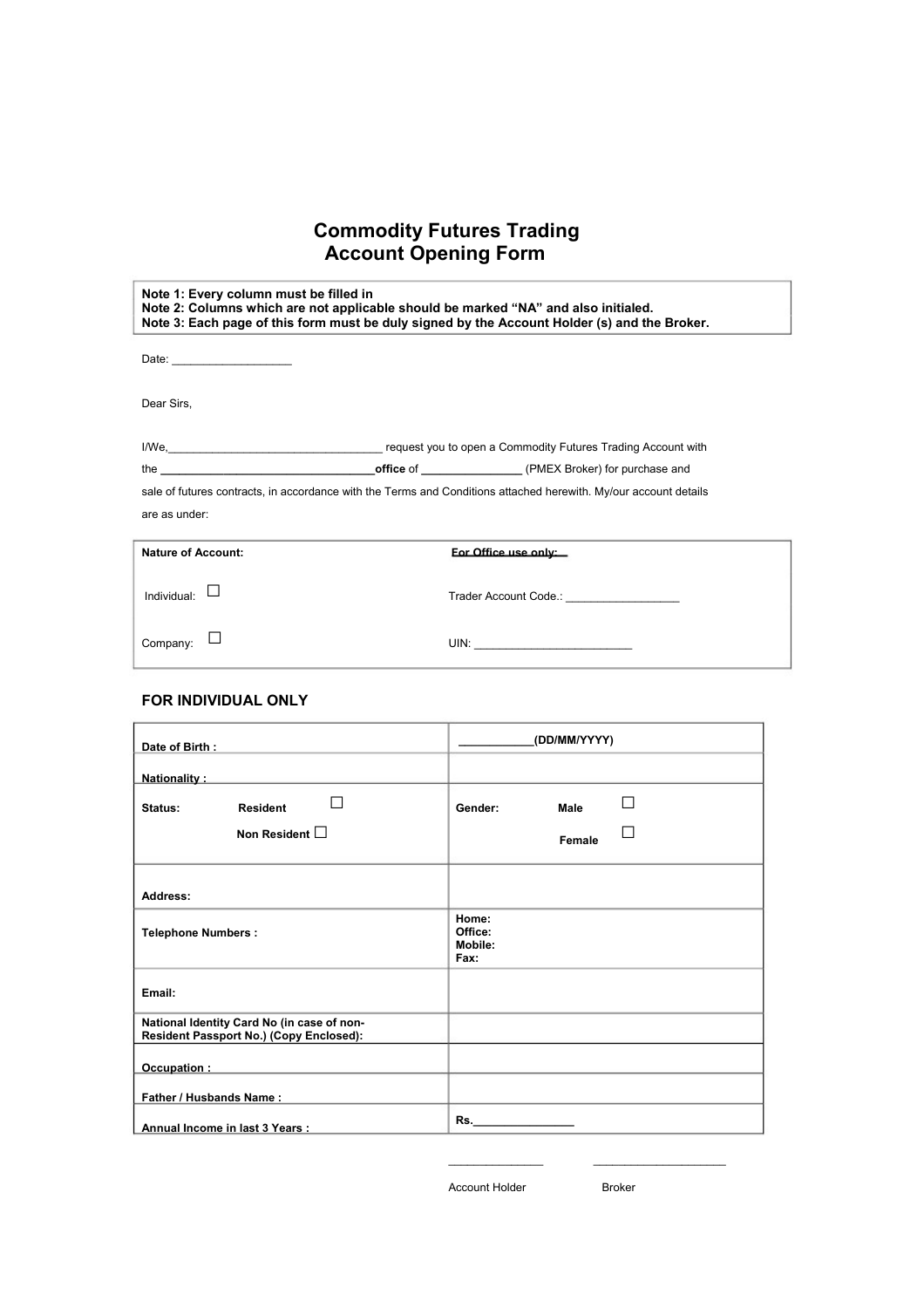## **FOR COMPANIES AND FIRMS ONLY**

| <b>Company Registration No:</b>          |                                        |  |
|------------------------------------------|----------------------------------------|--|
| Status:                                  | <b>Resident</b><br>Non Resident $\Box$ |  |
| Address:                                 |                                        |  |
| <b>Board Resolution dated</b>            | <b>Yes</b>                             |  |
| attached as Annexure "A" (Copy Enclosed) | No                                     |  |
| Certificate of Incorporation attached as | <b>Yes</b>                             |  |
| Annexure "B" (Copy Enclosed)             | No.                                    |  |
| Date of Business Commencement :          | (DD/MM/YYYY)                           |  |
| <b>National Tax Number:</b>              |                                        |  |
| <b>Sales Tax registration Number:</b>    |                                        |  |

# **AUTHORISED PERSON**

Name of authorized person to instruct, place, deal (buy or sell) and settle transactions and orders:

| Name:                                             |                             |
|---------------------------------------------------|-----------------------------|
| Relationship to the account holder:               |                             |
| <b>National Identity Card No (Copy Enclosed):</b> |                             |
| Address:                                          |                             |
| Father / Husbands Name:                           |                             |
| Signature :                                       |                             |
|                                                   | Singly                      |
| <b>Nature of Account:</b>                         | Jointly                     |
| <b>Telephone Numbers:</b>                         | Home:<br>Office:<br>Mobile: |

#### *Power of Attorney is required for the above, in case the authorized person is other than the account holder*

Account Holder

 $\frac{1}{2}$  ,  $\frac{1}{2}$  ,  $\frac{1}{2}$  ,  $\frac{1}{2}$  ,  $\frac{1}{2}$  ,  $\frac{1}{2}$  ,  $\frac{1}{2}$  ,  $\frac{1}{2}$  ,  $\frac{1}{2}$  ,  $\frac{1}{2}$ 

Broker

 $\frac{1}{2}$  ,  $\frac{1}{2}$  ,  $\frac{1}{2}$  ,  $\frac{1}{2}$  ,  $\frac{1}{2}$  ,  $\frac{1}{2}$  ,  $\frac{1}{2}$  ,  $\frac{1}{2}$  ,  $\frac{1}{2}$  ,  $\frac{1}{2}$  ,  $\frac{1}{2}$  ,  $\frac{1}{2}$  ,  $\frac{1}{2}$  ,  $\frac{1}{2}$  ,  $\frac{1}{2}$  ,  $\frac{1}{2}$  ,  $\frac{1}{2}$  ,  $\frac{1}{2}$  ,  $\frac{1$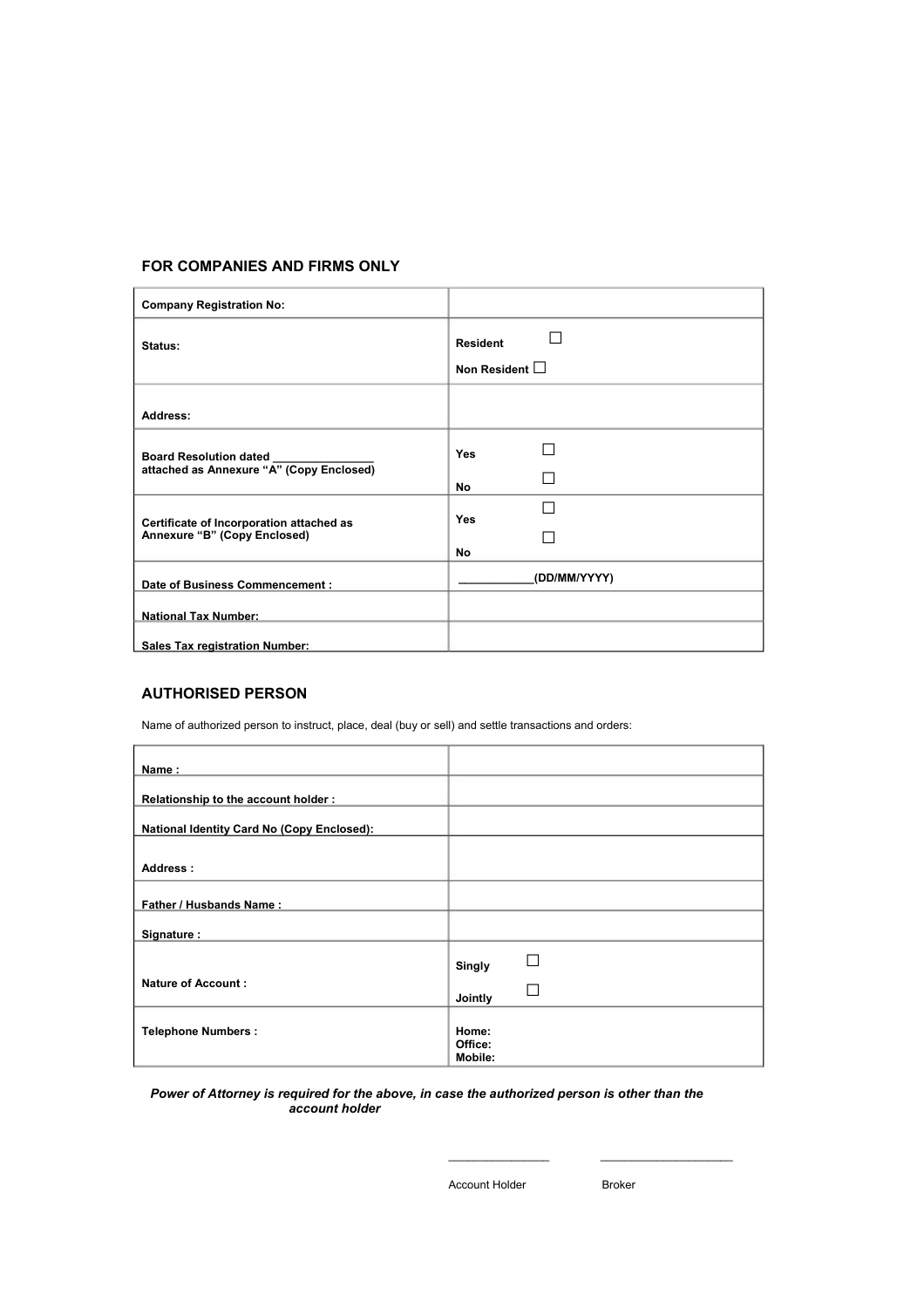### **DECLARATION OF SOLVENCY**

The company/individual i.e. (the Account Holder) hereby declares that:

a) It has not applied to be adjudicated as an insolvent and that it has not suspended payment and that it has not compounded with its creditors,

b) It is not un-discharged insolvent; and

c) It has not been declared defaulter in repayment of loan(s) of a banks/financial institutions.

#### **SEGREGATED BANK ACCOUNTS**

All funds deposited by the Account Holder(s) with their Broker will be held in a segregated bank account, "Client Group Account", set up by the Broker with the Exchange approved Clearing Bank(s) (the "Bank").

The Account Holder(s) shall not be entitled to give any instruction to the Bank in relation to any of the funds held by the Bank in that particular segregated account.

# **MARGIN DEPOSIT**

Margin deposits: The Account Holder(s) shall pay to the Broker such amount as a margin deposit as decided by the Broker subject to the minimum margin determined by the Exchange.

#### **INSTRUCTION**

Tick the appropriate box [Please see **clause 17** of the Special Terms and Conditions].

 $V$ erbal:  $\Box$  Option for written instructions:  $\Box$ 

# **CONFIRMATION OF TRADE AND DELIVERY OF MAIL & ACCESS TO PMEX PORTAL**

Confirmations of trades and other correspondence may please be sent to:

| Office address via postal mail/courier       |     |  |
|----------------------------------------------|-----|--|
| Residential address via postal mail/ courier |     |  |
| <b>Email Address</b>                         |     |  |
| Fax Number:                                  |     |  |
|                                              | Yes |  |
| <b>Direct Access to PMEX Portal:</b>         | No  |  |

Account Holder

 $\frac{1}{2}$  ,  $\frac{1}{2}$  ,  $\frac{1}{2}$  ,  $\frac{1}{2}$  ,  $\frac{1}{2}$  ,  $\frac{1}{2}$  ,  $\frac{1}{2}$  ,  $\frac{1}{2}$  ,  $\frac{1}{2}$  ,  $\frac{1}{2}$ 

Broker

 $\frac{1}{2}$  ,  $\frac{1}{2}$  ,  $\frac{1}{2}$  ,  $\frac{1}{2}$  ,  $\frac{1}{2}$  ,  $\frac{1}{2}$  ,  $\frac{1}{2}$  ,  $\frac{1}{2}$  ,  $\frac{1}{2}$  ,  $\frac{1}{2}$  ,  $\frac{1}{2}$  ,  $\frac{1}{2}$  ,  $\frac{1}{2}$  ,  $\frac{1}{2}$  ,  $\frac{1}{2}$  ,  $\frac{1}{2}$  ,  $\frac{1}{2}$  ,  $\frac{1}{2}$  ,  $\frac{1$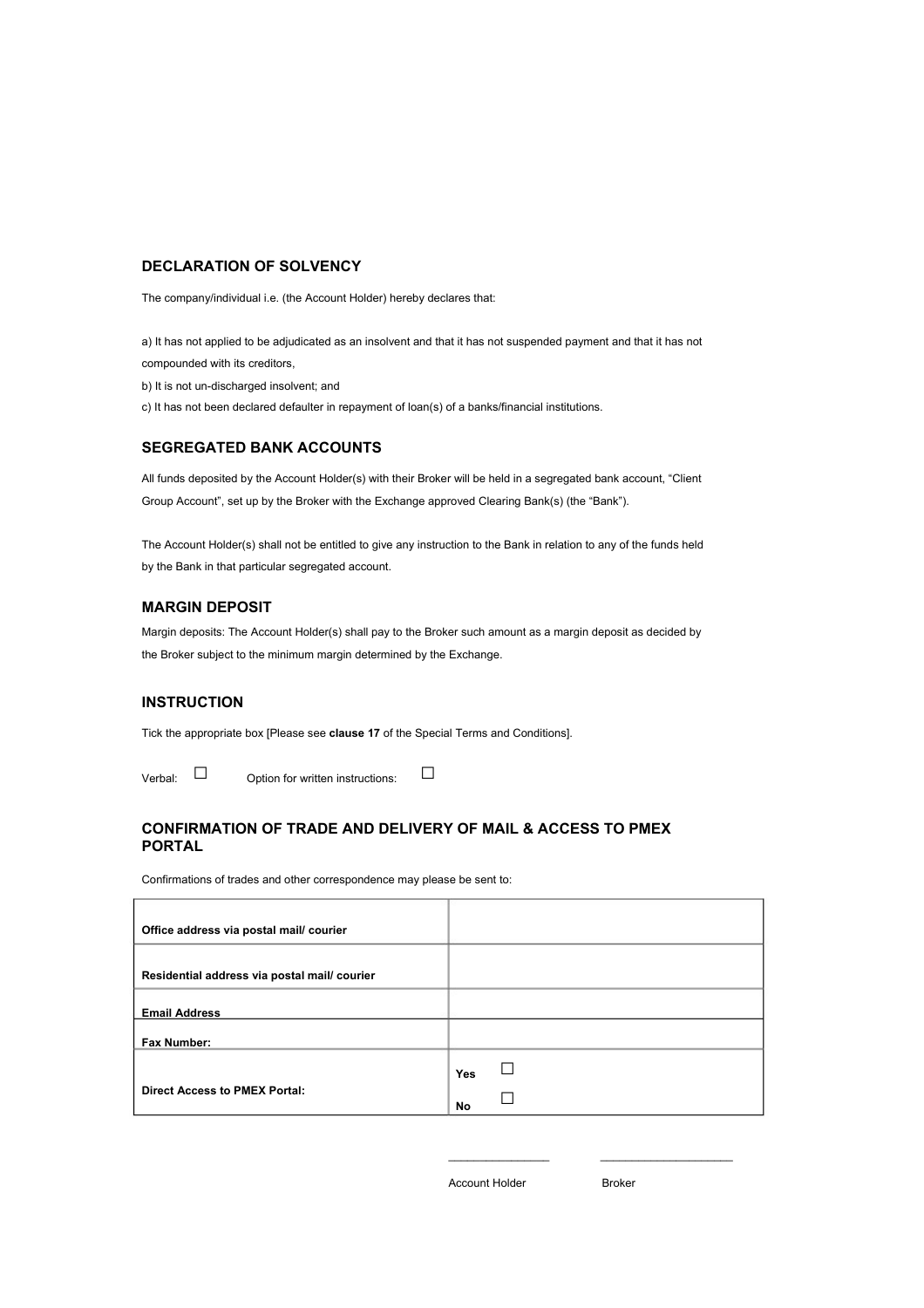# **ACCOUNT(S) WITH OTHER BROKER(S) (OPTIONAL)**

| Name of Broker(s)        |           |   |
|--------------------------|-----------|---|
| Account Holder(s) ID a/c |           |   |
|                          | Karachi   | п |
|                          | Lahore    |   |
| Exchange                 |           |   |
|                          | Islamabad |   |
| Name of Broker(s)        |           |   |
| Account Holder(s) ID a/c |           |   |
| Exchange                 | Karachi   | □ |
|                          | Lahore    |   |
|                          | Islamabad |   |
|                          |           |   |

# **ACCOUNT WITH BANK**

| Name of Bank                           |  |
|----------------------------------------|--|
| <b>Savings/ Current Account Number</b> |  |
| <b>Branch Address</b>                  |  |

# **NOMINATION**

In the event of death of the Account Holder, the Nominee shall be entitled to receive cash available in the account of the account holder after set-off against losses and liabilities in the Account.

| Name of Nominee :                                 |                             |
|---------------------------------------------------|-----------------------------|
| Relationship to the Account Holder:               |                             |
| <b>National Identity Card No (Copy Enclosed):</b> |                             |
| Address:                                          |                             |
| Date of Birth:                                    | (DD/MM/YYYY)                |
| <b>Email Address:</b>                             |                             |
| <b>Telephone Numbers:</b>                         | Home:<br>Office:<br>Mobile: |

Account Holder

 $\overline{\phantom{a}}$ 

Broker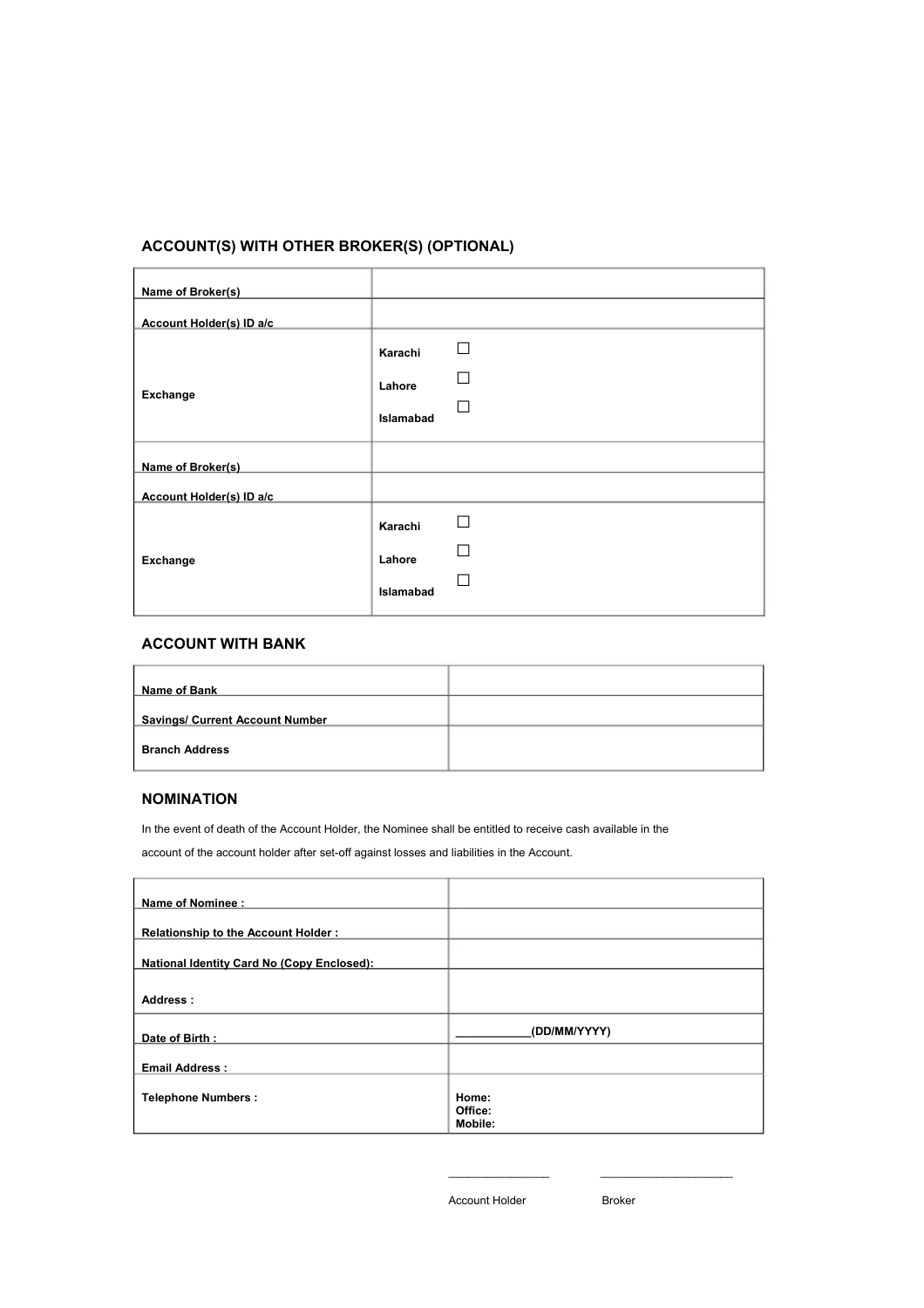#### **SPECIAL TERMS AND CONDITIONS**

The terms and conditions set herein below shall be equally binding on the Broker and the Account Holder(s):

- 1. All trades, transactions and contracts between the parties shall be subject to the Securities & Exchange Ordinance, 1969 read with the Securities & Exchange Commission of Pakistan Act, 1997, Commodity Exchange and Future Contract Rules, 2005, General Regulations of the Exchange, Notices and Circulars. The Broker shall ensure provisions of copies of all the above Rules, Regulations, Notices and Circulars at his office for access to the Account Holder(s) during working hours.
- In the event of the death or insolvency of the Account Holder(s) or his otherwise becoming incapable of receiving and paying for or delivering or transferring commodities which the Account Holder(s) has ordered to be bought or sold, the Broker may with the approval of the Exchange, close out the transaction of the Account Holder(s) and the Account Holder(s) or his legal representative shall be liable for any losses, costs, damages including statutory / regulatory charges, if any and be entitled to any surplus / profits which may result there from. 2.
- Payment of Margins: Variation Margin will be collected in cash only. The Account Holder(s)'s further order will add to the open positions only if the balance of the initial margin deposit is adequate to meet the initial margin required on such new positions. The Account Holder(s) shall not be permitted to create any new open positions, until receipt of such additional initial margin. 3.
- All positions (brought forward, created during the day, closed out during the day) in Commodity Futures Contracts, at the close of trading hours on a day, shall be marked to market at the Daily Settlement Price (for Daily Mark to Market Settlement) and settled. 4.
- Variation Margin calls resulting due to daily Mark to Market settlement in respect of admitted deals in Commodity Futures Contracts shall be cash settled, only. 5.
- Mark to market settlement resulting in losses: Losses incurred at the end of the trading day will be first deducted from the respective funds available with the Exchange in the form of Margin deposits, after covering up the minimum margin required at the end of the trading day. If the balance available to the credit of the Account Holder(s) is not adequate to cover the loss incurred by the Broker or Account Holder(s) a variation margin call will be generated to cover the amount of loss. Variation Margin call amount will be collected from each Account Holder(s). The Account Holder(s) will be required to pay to the Exchange 100% of the amount of Variation Margin call in cash. Variation Margin Calls (Losses) at the end of each day will be paid to the Clearing House latest by the Exchange determined cutoff time on the same trading day. 6.
- In case an Account Holder(s) fails to deposit the amount of Variation Margin call during the timings specified by the Exchange his trading account(s) and the rights arising in connection thereto will be suspended. 7.
- 8. In Case of Profits: Profit earned at the end of the trading day will be added / credited to the respective funds available with the Exchange in the form of Margin deposits. The amount will increase the balance available at the end of trading day, to take further positions.
- On Expiry date of a commodity futures contract, all Account Holder(s) s with open positions, will be matched for delivery in respect of all positions individually. 9.
- A detailed report containing all matched and unmatched requests will be provided to Account Holder(s) before the end of the day on expiration of the commodity futures contract. 10.

Account Holder

 $\_$ 

**Broker** 

 $\mathcal{L}_\text{max}$  , where  $\mathcal{L}_\text{max}$  , we have the set of  $\mathcal{L}_\text{max}$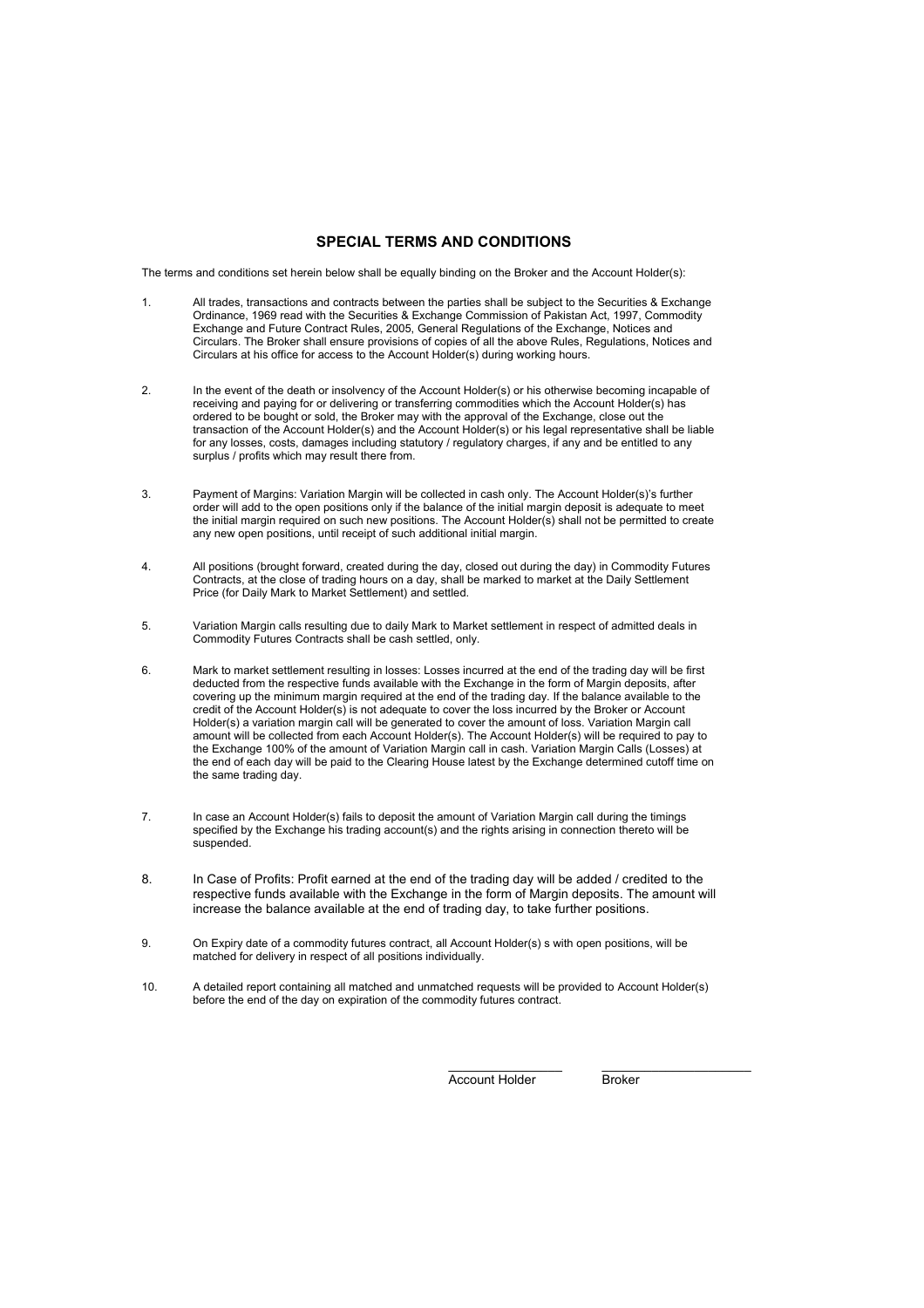- 11. The Account Holder(s) acknowledges that all contracts culminating in delivery, which are not squared off, would be transactions for purchase and sales between the Account Holder(s), and the Account Holder(s) would be personally liable to each other through the contract. The relationship between the Account Holder(s) inter se is and will be governed and regulated by the Regulations of the Exchange.
- Deliveries: The Account Holder(s) will be responsible for providing information for the purposes of giving / taking delivery against his Open Position along-with information necessary for giving / taking delivery within stipulated period as determined by the Exchange. The Broker shall be responsible for the collection of such said information from the Account Holder(s) and to submit the same to the Exchange. 12.
- The Exchange at the end of the stipulated period shall match the information provided by the Broker against Net Open Positions of the Account Holder(s) and shall confirm the Delivery / Receipt to be effected against Delivery information submitted by the Broker. 13.
- The Account Holder(s) shall co-ordinate with the Broker to ensure that all requirements for giving / taking delivery are fulfilled. The Account Holder(s) shall also ensure that all statutory requirements laid down regarding Sale / Purchase of goods including payment of taxes, local levies and other statutory / regulatory charges as prescribed under applicable laws from time to time are complied with. 14.
- The Account Holder(s) shall submit Invoices any and all such other documents as required under the prevalent laws and forward the same to the Clearing House within stipulated period as specified by the Exchange from time to time. 15.
- Account Holder(s) shall authorize the Broker to buy, sell or close out any part or all of the contracts held in the Account Holder(s) account with the Broker. The Account Holder(s) will reimburse the Broker for any and all such incidental expense as may be incurred by the Broker for an on account of the Account Holder(s). 16.
- The Broker shall be authorized to act on the verbal instructions of the Account Holder(s). The Broker shall provide a written confirmation of the executed transactions as required under the Regulations and all such transactions recorded by the Broker in his books shall be conclusive and binding upon the Account Holder(s). 17.
- While the Broker shall make every effort to carry out the instructions of the Account Holder(s), within the limits of the prices instructed by the Account Holder(s), and to execute the instructions in full, the Broker does not in any manner, express or implied, guarantee, promise, warrant, represent or assure that the instructions of the Account Holder(s) will be implemented fully or even partially and/or within the limits notified by the Account Holder(s). The Account Holder(s) agree(s) that it/they shall not be entitled to make any claim against the Broker and the Broker shall not be responsible for any loss arising out of instructions not implemented fully or partially, due to oversight or reasons not attributable to the Broker or reasons beyond the Broker's control, unless the loss to the Account Holder(s) has arisen out of the gross negligence or oversight of the Broker. 18.
- All purchases and sales of commodity shall be executed by the Broker during the trading hours of the Exchange. Unless the Account Holder(s) give(s) specific instructions to the Broker to the contrary, the Account Holder(s) acknowledge(s) that all orders shall be good for the pertinent day only and shall lapse at the end of the official trading day of the Exchange. 19.
- The Broker may, from time to time at the request of the Account Holder(s) or of its own volition, provide to the Account Holder(s) information relating to investment opportunities in the market and/or of finances/ economic nature. The Broker however does not guarantee the accuracy/veracity/reliability of such information and the Account Holder(s) acknowledge(s) that any steps or instructions issued in reliance of such information shall be deemed to have been unilaterally taken/ issued by the Account Holders at his/her/their sole risk and responsibility in respect of the consequences emanating there from. It is agreed and understood that the decision to sell or purchase any commodities or to make any investments or disinvestments, shall be deemed to have been made only by the Account Holder(s) based on his/her/ their own acumen and judgment, without any representation or assurance from the Broker as to its profitability or viability. 20.
- The Broker is entitled to assume the correctness and validity of any instructions given by or which appear to have been duly authorized by the Account Holder(s) and his Authorized Person and any action taken by the Broker shall be valid and binding upon the Account Holder. 21.

 $\overline{\phantom{a}}$ Account Holder

**Broker**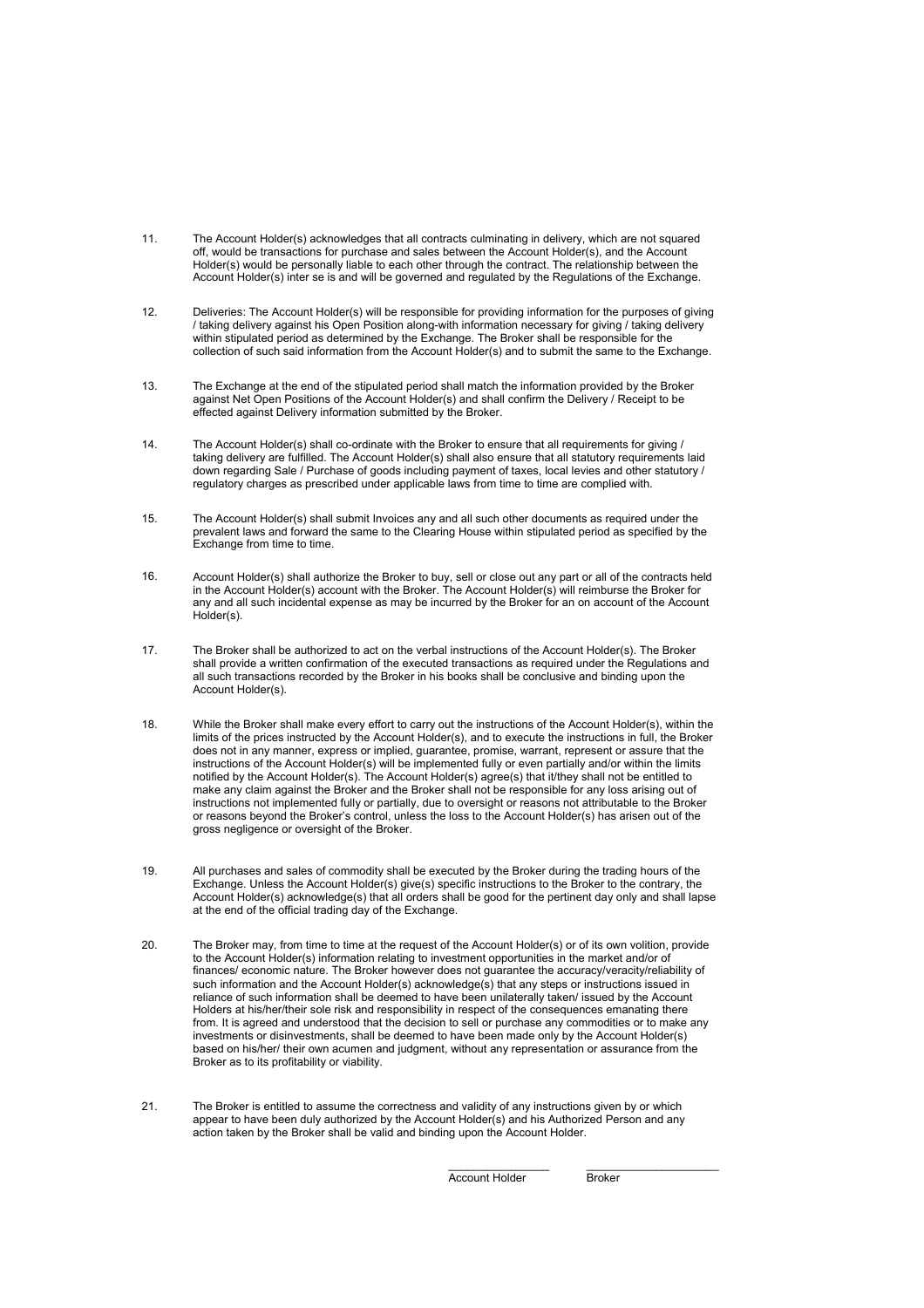- 22. The Broker shall provide the trade confirmation of the executed transactions to the Account Holder at the above stated address by means of acceptable mode of communication or by hand subject to acknowledgment receipt as noted in Clause 17
- In case there are any error(s) in the trade confirmation statement, the Account Holder(s) shall report the same to the Broker within one business day of the receipt of confirmation. In case the Account Holder(s) do not respond within one business day of the receipt of the said daily confirmation statement, the confirmation statement shall be deemed conclusively accepted by the Account Holder(s). Provided however, the Broker's decision as to whether or not there has been any error in the daily confirmation statement, shall be conclusive and binding upon the Account Holder(s). 23.
- Provisions in case of Default: In the event of a default of a Broker on his own account, the Account Holder(s) money shall not be utilized to meet the Broker's liabilities. In such cases, the Account Holder(s)'s positions shall be either transferred to another solvent Broker or closed-out as per the Regulations of the Exchange. The loss, if any, caused to the Account Holder(s) because of such action would be recoverable by the Account Holder(s) from the Broker. In the event of failure of the Account Holder(s) to fulfill his obligations to the Broker, the Exchange or the Clearing House, the Account Holder(s)'s position may be closed out and the money, if any, of the Account Holder(s) available with the Broker or with any other Broker or the Exchange, may be adjusted against the Account Holder(s)'s liabilities / obligations. 24.
- In case of any amount due from the Account Holder(s) has not been paid within the period specified, the Broker shall have the right to settle the outstanding amounts by closing out the contract. The Account Holder(s) shall further be liable for all losses, damages, costs and expenses, which the Broker may suffer or sustain due to non-payment by the Account Holder(s). 25.
- The Account Holder(s) shall have a right to obtain a copy of his/her/their ledger statement under official seal and signature of the Broker or his authorized representative on a monthly basis and otherwise as and when required by the Account Holder(s)' at a reasonable cost to the Account Holder(s). In case of any discrepancy in the ledger statement, the Account Holder(s) shall inform the Broker within 1 (one) day of receipt of the ledger statement to remove such discrepancy. 26.
- The Account Holder (s) shall operate the account and execute transactions himself/herself/themselves unless the Account Holder(s) authorize Mr./Ms./ \_\_\_\_\_\_\_\_\_\_\_\_\_\_\_\_\_\_\_\_\_\_\_\_\_\_\_\_ I. D. No. \_\_\_\_\_\_\_\_\_\_\_\_\_\_\_\_\_\_\_\_\_ (Authorized Person) to transact in the account in which event the transactions shall be executed by the Authorized Person on behalf of the Account Holder(s). All transactions executed by the Authorized Person shall be binding upon the Account Holder(s). The Broker shall upon receipt of instructions from the Account Holder or the Authorized Person is entitled to purchase or sell, the commodities and deal in and engage in transactions in commodities upon the instructions of the Account Holder(s) and/or his/her/their Authorized Persons, as provided in Clause 17 hereinabove. 27.
- The Broker shall be responsible to append a list of his authorized traders and designated employees, who can deal with the Account Holder(s), with this Account opening form and a copy of both the opening form and the list will be provided to the Account Holder(s). Any change therein shall be intimated in writing to the Account Holder(s) with immediate effect. The Account Holder(s) shall not deal with any person at the Broker's office, except with the Broker's key personnel. The Broker shall not be responsible for any dealings between the Account Holder(s) and any unauthorized person. 28.
- The Account Holder(s) shall pay such commission at such rates and on such basis as the Broker may from time to time advise to the Account Holder(s), either verbally or in writing, in accordance with prescribed rates stipulated by the relevant Exchange or at such rates as the Broker may decide within the limits stipulated by the relevant Exchange. Besides, the Brokers may also authorized to collect any levies, charges, taxes, rates, duties, including central excise duties, sales tax, etc. on each transaction as may be levied by the Federal, Provincial or Local Government(s), the Commission and/or the Exchange. In case any withholding tax is applicable on payments to be made to the Account Holder(s), the same shall be withheld in accordance with the pertinent regulations. 29.

 $\overline{\phantom{a}}$ Account Holder

**Broker**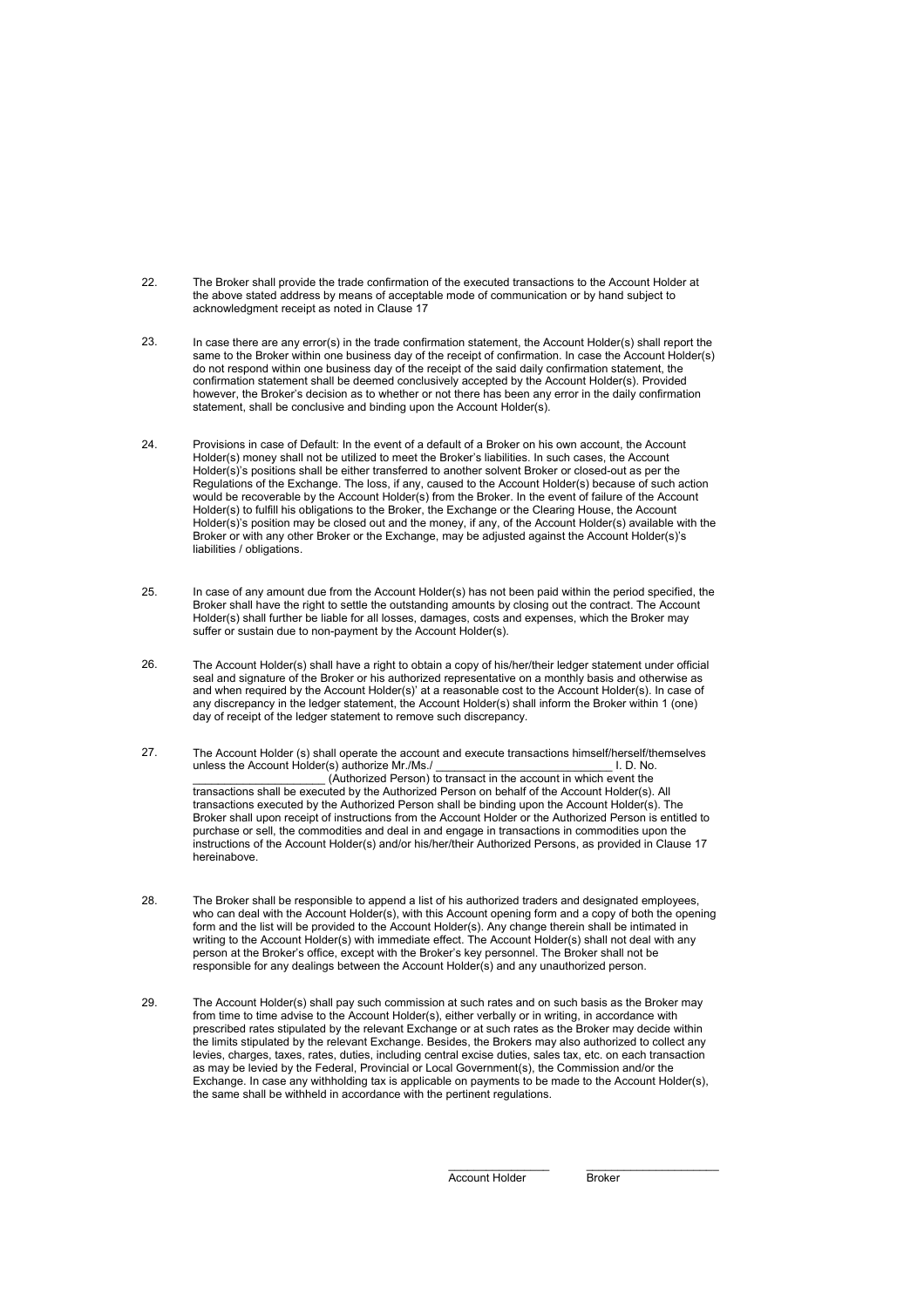30. The Broker shall not disclose the information of the transactions of the Account Holder(s) to any third party and shall maintain the confidentiality of this information. However, in case any appropriate Court, Tribunal, Exchange, the Commission, the State Bank, the Investigating Agencies (such as NAB, FIA, ANF, etc.) or the Federal or Provincial or Local Government(s) as the case may be, in exercise of its/their powers under the law require(s) any such information, the Broker shall be obliged to disclose the same for which the Account Holder(s) shall not raise any objection whatsoever.

Provided however that the Broker shall be allowed to share the details of the Account Holder(s) as mentioned in the Account Holder(s) registration form or any other information pertaining to the Account Holder(s) with parties / entities other than when required under law with the express permission of the Account Holder(s).

- 31. In case a Broker converts his individual membership rights to corporate membership and vice versa, or in case of merger of the Broker's corporate membership with another entity, subject to the condition that the beneficial ownership remain the same, the agreement and conditions laid down herein above shall remain effective, unless otherwise mutually agreed by the parties.
- Acceptable mode of communication between the Account Holder(s) and the Broker shall be through letter (courier/registered post/fax/Email) or by hand subject to receipt/acknowledgment, as per the medium chosen by the Account Holder(s) in the title page of this Account Opening Form. The onus of proving that the e-mail has been received by the recipient shall be on the sender sending the mail. The Broker may, however, at its discretion, insist upon a particular mode of receiving instructions from the Account Holder(s) in one of the above mentioned modes of communication and shall be further at a liberty to record, tape or in any other manner store such instructions. Any voice recording made by the Broker shall constitute evidence of the communication so recorded for such instructions. 32.
- In case of change of address or contact numbers of either party, the concerned party shall immediately notify the other party of the changes in writing. The Account Holder(s) further undertake(s) to promptly notify the Broker in writing of any change in the List of Authorized Person(s), as set out in this Account Opening Form. No change thereto shall be effective and the Broker shall be entitled to rely on the information pertaining to the Authorized Person(s) and the particulars, as recorded with the Broker without incurring any liability for doing so, until such time that the Broker is so notified in writing along with the credentials and specimen signature(s) of the replacement Authorized Person(s). 33.
- In the event of failure or refusal to effect the delivery against purchase contract by any Broker of the pertinent Exchange through whom the Broker may have purchased the commodities or refusal to accept delivery against any sales contract by any Broker of the said Exchange through whom the Broker may have sold the commodities , the Broker shall not be liable for any damages, costs or legal expenses which the Account Holder(s) may suffer or sustain and, in any such event, Regulations of the Exchange shall at all times prevail and shall be binding upon the parties. 34.
- The Broker shall not be liable for any fraud, forgery, mis-declaration or any other act or omission on the part of any Account Holder(s) and the contracts shall be purchased or sold at the sole risk of the Account Holder(s) with no obligation on part of the Broker. 35.
- Trade Obligations: The Account Holder(s) shall accept all trades executed, irrespective of the fact that the order is executed partially or in full, on the Exchange. 36.
- Account Holder(s) shall be liable to pay all taxes as may be applicable under the Federal and/or Provincial tax laws including sales tax, if applicable, in connection with deliveries and purchase of commodities against the open positions at the expiration of contracts. 37.
- The Account Holder(s) acknowledge(s) that the Broker has a general right of set-off in respect of any and all monies or sums of the Account Holder(s) lying with the Broker or indicated in any account maintained by the Broker as being to the credit of the Account Holder(s) and that such right may be exercised at the discretion of the Broker upon non-payment or other default on part of the Account Holder(s) and in such manner as the Broker deems appropriate. The Account Holder(s) agrees and acknowledges that the Broker may dispose of any commodities or any other property of the Account Holder(s) lying with the Broker at such time and prices as deemed appropriate by the Broker in its sole and unfettered discretion in order to recover amounts due to the Broker. The Account Holder(s) hereby authorizes the Broker to make such dispositions on its behalf and from the proceeds thereof to deduct/settle/ adjust/realize all sums that are or may become due and/or payable to the Broker from time to time 38.

Account Holder

Broker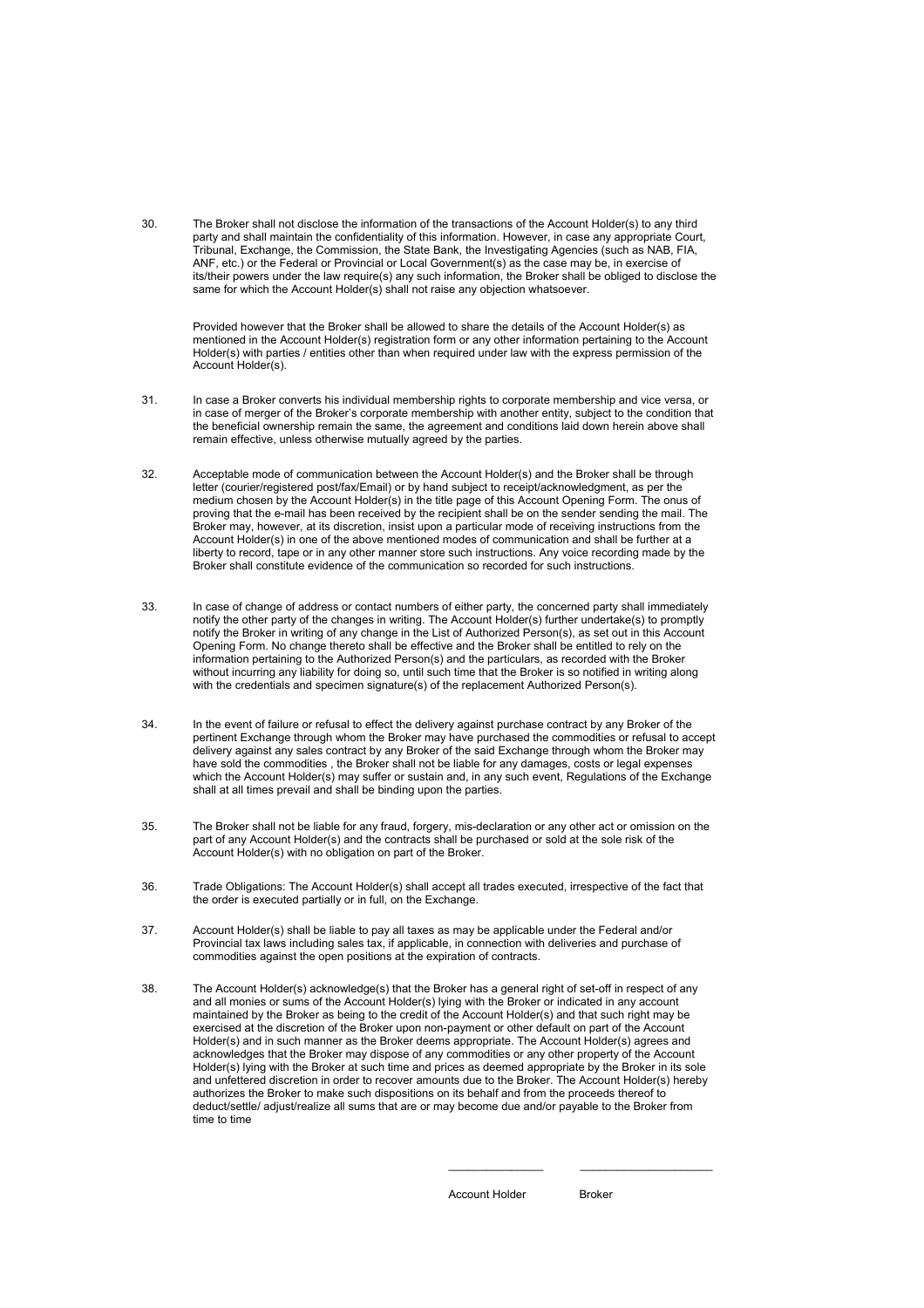- 39. In case the Account Holder(s) is/are Foreigner Resident, Foreigner Non-Resident and Non-Reside nt Pakistani, permission from the government of Pakistan and/or the State Bank of Pakistan shall be obtained by the Account Holder(s), if required under any laws, Rules or Regulations.
- The Account can be closed by mutual consent, upon at least one month prior written notice to the by one party to the other. Upon service of such notice, no further transactions of commodities will be executed by the Broker on Account of the Account Holder(s), except that all pending orders shall be executed and all settlement shall be made. This is without prejudice to the right of the Broker to close the Account and to square off the Account Holder(s)' position and recover all out standings, dues, losses, etc. without any prior notice in event of non-payment or breach of any of the terms and conditions of this Agreement by the Account Holder(s). The Account Holder(s) shall continue to be liable for any shortfall. 40.
- Whenever any difference arises between Broker and his Account Holder(s) on the other hand or between Brokers and their Authorized Representatives, or between any Broker's Authorized Representative and the Broker's Account Holder(s) in connection with the trade or transaction or contracts on the Exchange, or anything incidental hereto, it should be referred to Arbitration in accordance with the Regulation of the Exchange. 41.
- I / We have read the Risk Disclosure Document appended hereto and understand the trading & risks involved in the trading of these instruments and am/are fully responsible for my/our dealings in these instruments. 42.
- I / We shall not, either acting alone or in concert with others, directly or indirectly, hold and control excess number of permitted contracts as fixed from time to time by the Exchange. 43.
- I / We shall not exercise a long or short position where, acting alone or in concert with others, directly or indirectly I / We will have exercised in excess of the commodity wise Position Limits of permitted commodity futures contracts as may be fixed from time to time by the Exchange with the approval of the Commission. 44.
- I / We, the Account Holder(s) acknowledge receipt of this account opening form (signed here by me/us in duplicate) along with the copies of all the annexure and I/we, the Account Holder(s) also undertake that I/we have understood all the above terms and conditions of this agreement which are acceptable to me/us. 45.
- I / We, the Account Holder(s) further confirm that all information given in this application is true and complete and hereby authorize the Broker to verify any information mentioned above from any sources deemed appropriate by the Broker. 46.

| <b>Signature of Account holder</b>                                                                                                                                                                                            |                                                                                                                                                                                                                                |        |
|-------------------------------------------------------------------------------------------------------------------------------------------------------------------------------------------------------------------------------|--------------------------------------------------------------------------------------------------------------------------------------------------------------------------------------------------------------------------------|--------|
| Name:                                                                                                                                                                                                                         | Signature:                                                                                                                                                                                                                     | Dated: |
| Name:                                                                                                                                                                                                                         | Signature:                                                                                                                                                                                                                     | Dated: |
|                                                                                                                                                                                                                               |                                                                                                                                                                                                                                |        |
| For and on behalf of Broker                                                                                                                                                                                                   |                                                                                                                                                                                                                                |        |
| Name:                                                                                                                                                                                                                         | Designation:                                                                                                                                                                                                                   | Dated: |
| Signature:                                                                                                                                                                                                                    |                                                                                                                                                                                                                                |        |
|                                                                                                                                                                                                                               |                                                                                                                                                                                                                                |        |
| Witness 1:                                                                                                                                                                                                                    | Witness 2:                                                                                                                                                                                                                     |        |
| Name: Name:                                                                                                                                                                                                                   | Name: We have a state of the state of the state of the state of the state of the state of the state of the state of the state of the state of the state of the state of the state of the state of the state of the state of th |        |
| NIC#: NIC#: NIC#: NIC#: NIC#: NIC#: NIC#: NIC#: NIC#: NIC#: NIC#: NIC#: NIC#: NIC#: NIC#: NIC#: NIC#: NIC#: NIC#: NIC#: NIC#: NIC#: NIC#: NIC#: NIC#: NIC#: NIC#: NIC#: NIC#: NIC#: NIC#: NIC#: NIC#: NIC#: NIC#: NIC#: NIC#: |                                                                                                                                                                                                                                |        |
|                                                                                                                                                                                                                               |                                                                                                                                                                                                                                |        |

Account Holder

 $\mathcal{L}_\text{max}$  and  $\mathcal{L}_\text{max}$  and  $\mathcal{L}_\text{max}$ 

Broker